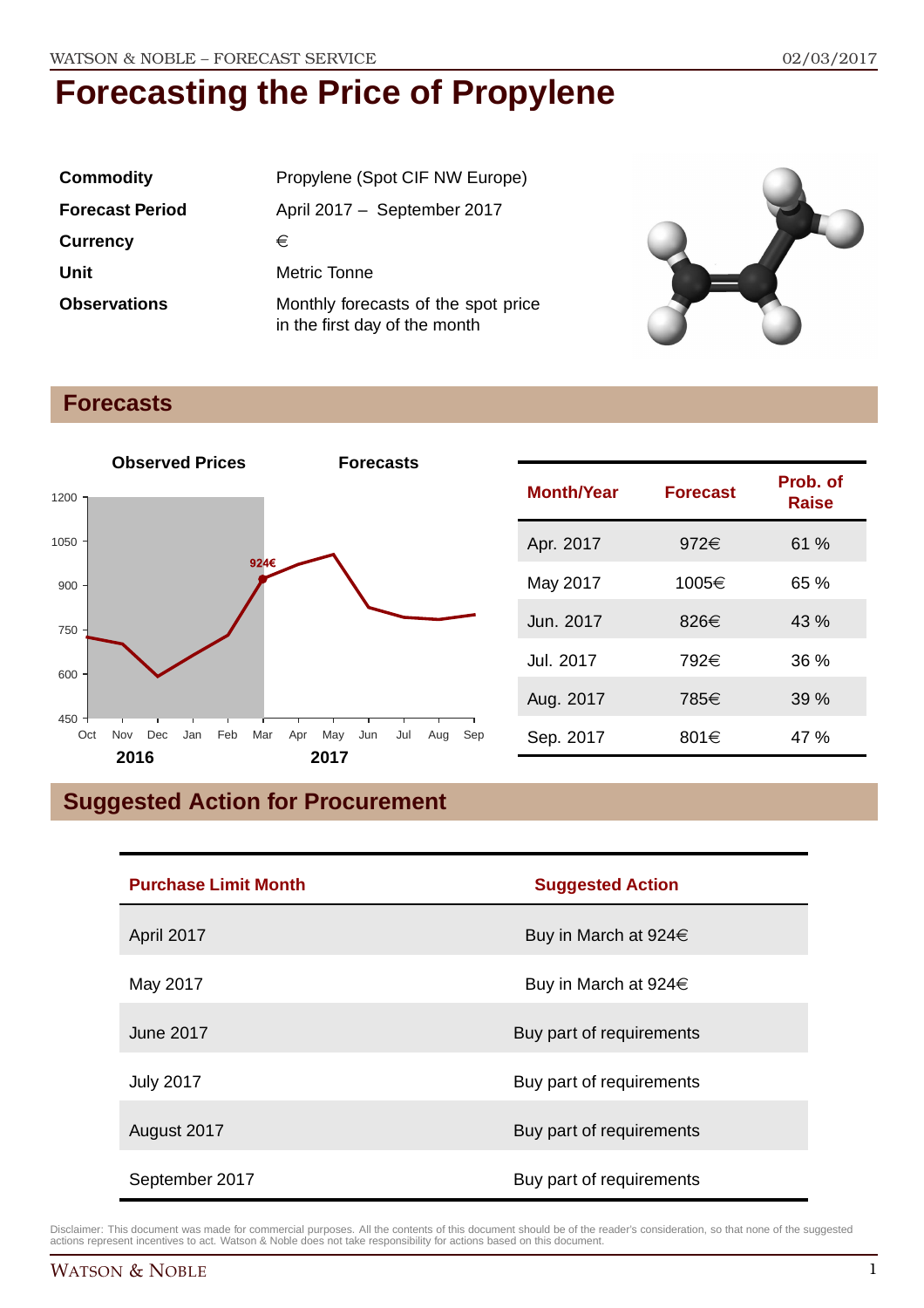## **Impact Analysis: One Month Forecast**



Our algorithm forecasts a higher price of Propylene in one month: it is expectable that the price increases 5.22% from 924 $\in$  to 972 $\in$ until the beginning of April.

## **Indices of Factors**



#### **Interpretation**

- Slight decrease of Supply: Positive pressure of the Supply index
- Slight increase of Demand: Positive pressure of the Demand index
- **Considerably positive pressure of the index of Propylene**
- Negative pressure of the index of variables representing the market upstream
- Positive pressure of the index of variables representing the market downstream
- Negative pressure of the financial index
- Positive pressure of other commodities and other factors
- Focus on South Korea, France, and UK

#### **Impact per Country**

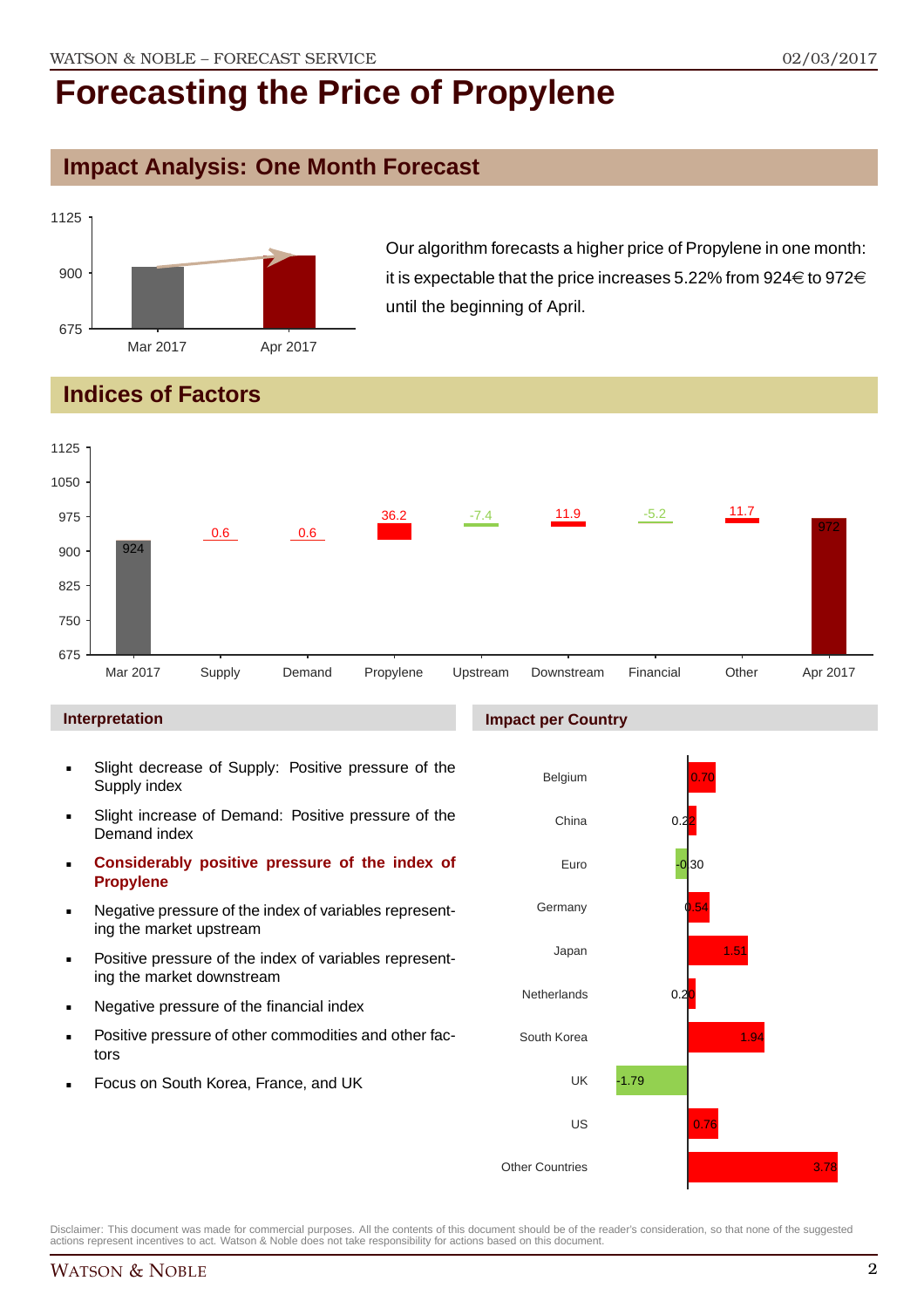### **Impact Analysis: Two Months Forecast**



Our algorithm forecasts a higher price of Propylene in two months: it is expectable that the price increases 8.84% from 924 $\in$  to 1005 $\in$  until the beginning of May.

## **Indices of Factors**



#### **Interpretation**

- **Decrease of Supply**: Positive pressure of the Supply index
- **Increase of Demand**: Positive pressure of the Demand index
- **Considerably positive pressure of the index of Propylene**
- Negative pressure of the index of variables representing the market upstream
- Positive pressure of the index of variables representing the market downstream
- Slightly negative pressure of the financial index
- Positive pressure of other commodities and other factors
- Focus on Japan, UK, and Euro

#### **Impact per Country**

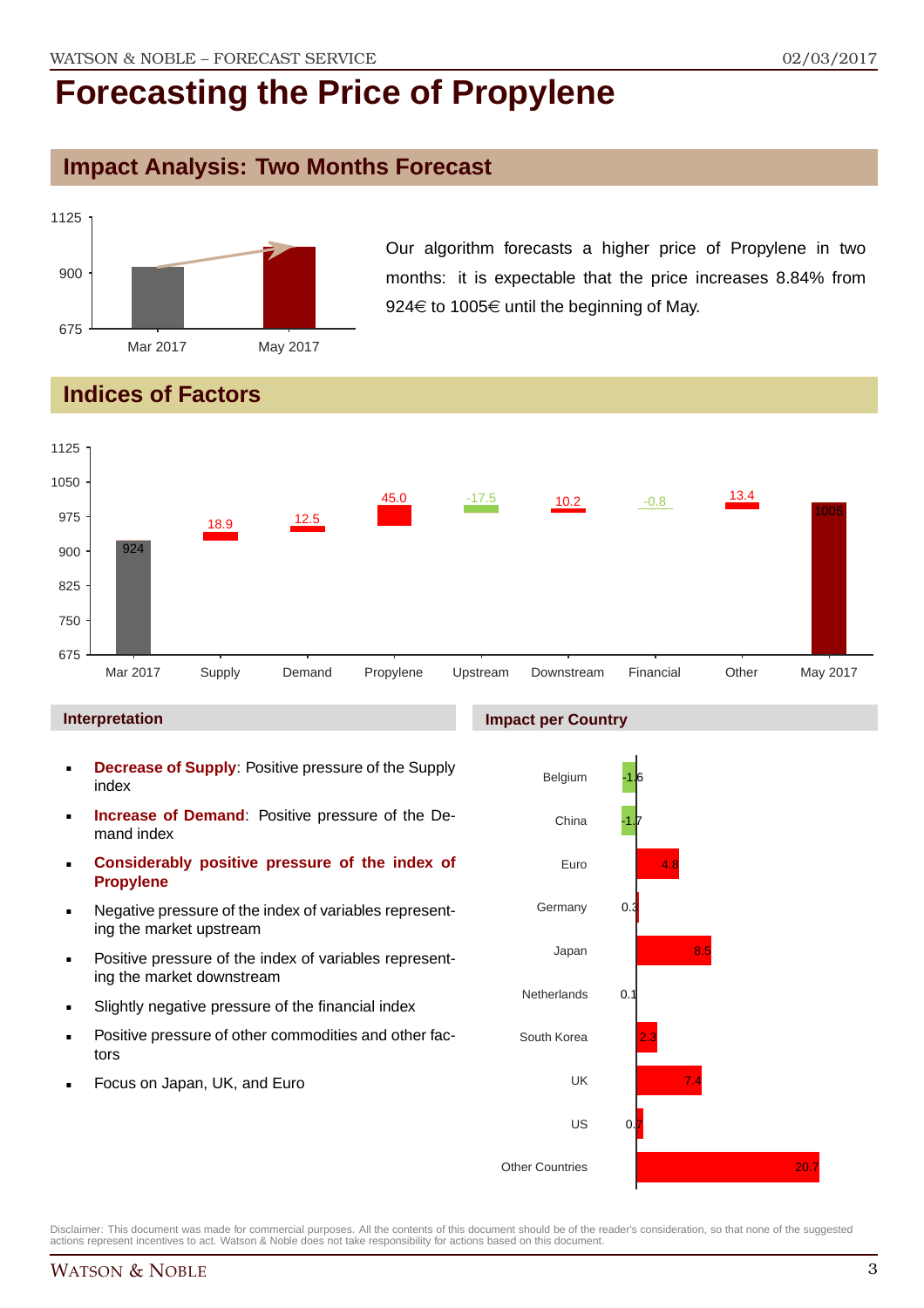### **Impact Analysis: Three Months Forecast**



Our algorithm forecasts a lower price of Propylene in three months: it is expectable that the price decreases 10.56% from 924 $\in$  to 826 $\in$  until the beginning of June.

## **Indices of Factors**



#### **Interpretation**

- **Decrease of Supply**: Positive pressure of the Supply index
- Slight increase of Demand: Positive pressure of the Demand index
- **Negative pressure of the index of Propylene**
- Negative pressure of the index of variables representing the market upstream
- **Considerably negative pressure of the index of variables representing the market downstream**
- **Negative pressure of the financial index**
- **Negative pressure of other commodities and other** factors
- Focus on Japan, Euro, and Thailand

#### **Impact per Country**

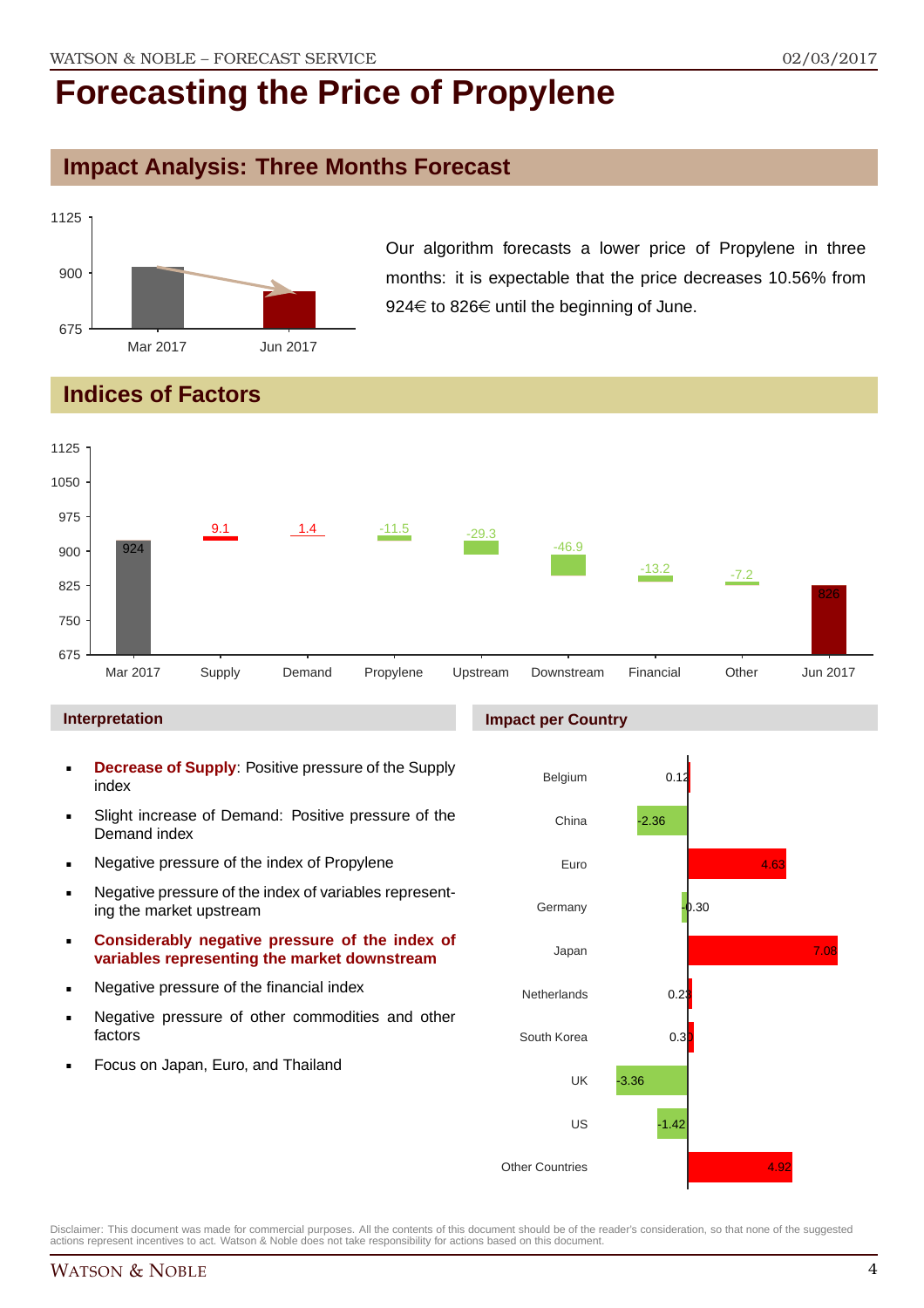## **Impact Analysis: Four Months Forecast**



Our algorithm forecasts a lower price of Propylene in four months: it is expectable that the price decreases 14.19% from 924 $\in$  to 792 $\in$  until the beginning of July.

## **Indices of Factors**



#### **Interpretation**

- **Decrease of Supply**: Positive pressure of the Supply index
- **Decrease of Demand**: Negative pressure of the Demand index
- **Negative pressure of the index of Propylene**
- Negative pressure of the index of variables representing the market upstream
- **Considerably negative pressure of the index of variables representing the market downstream**
- **•** Positive pressure of the financial index
- **Considerably negative pressure of other commodities and other factors**
- **Focus on Singapore, Taiwan, and Thailand**

#### **Impact per Country**

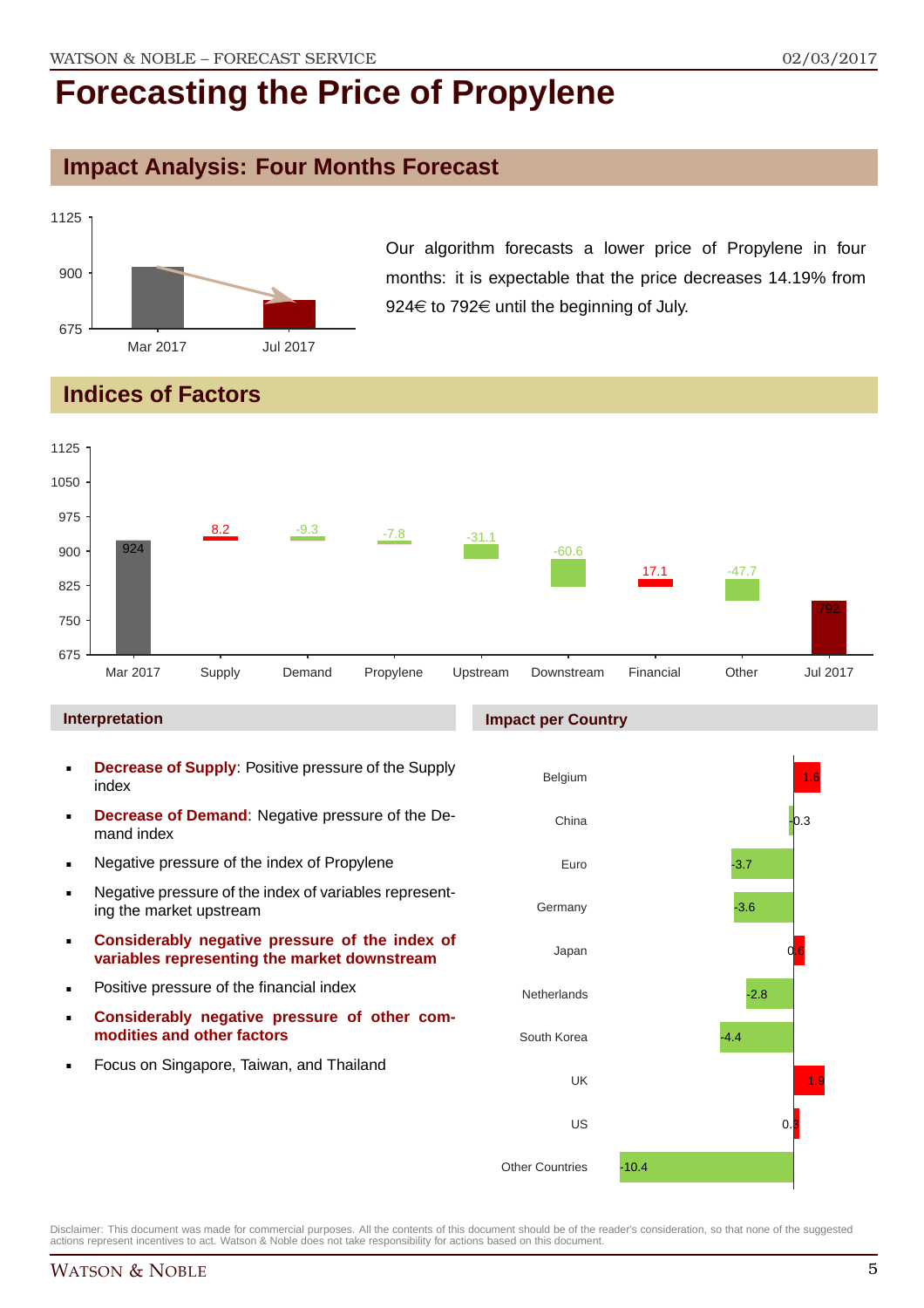## **Impact Analysis: Five Months Forecast**



Our algorithm forecasts a lower price of Propylene in five months: it is expectable that the price decreases 15.00% from  $924 \in$  to 785 $\in$  until the beginning of August.

## **Indices of Factors**



#### **Interpretation**

- Slight decrease of Supply: Positive pressure of the Supply index
- **Decrease of Demand**: Negative pressure of the Demand index
- Slightly negative pressure of the index of Propylene
- Negative pressure of the index of variables representing the market upstream
- **Considerably negative pressure of the index of variables representing the market downstream**
- **•** Positive pressure of the financial index
- **Negative pressure of other commodities and other** factors
- Focus on Germany, Singapore, and Taiwan

#### **Impact per Country**

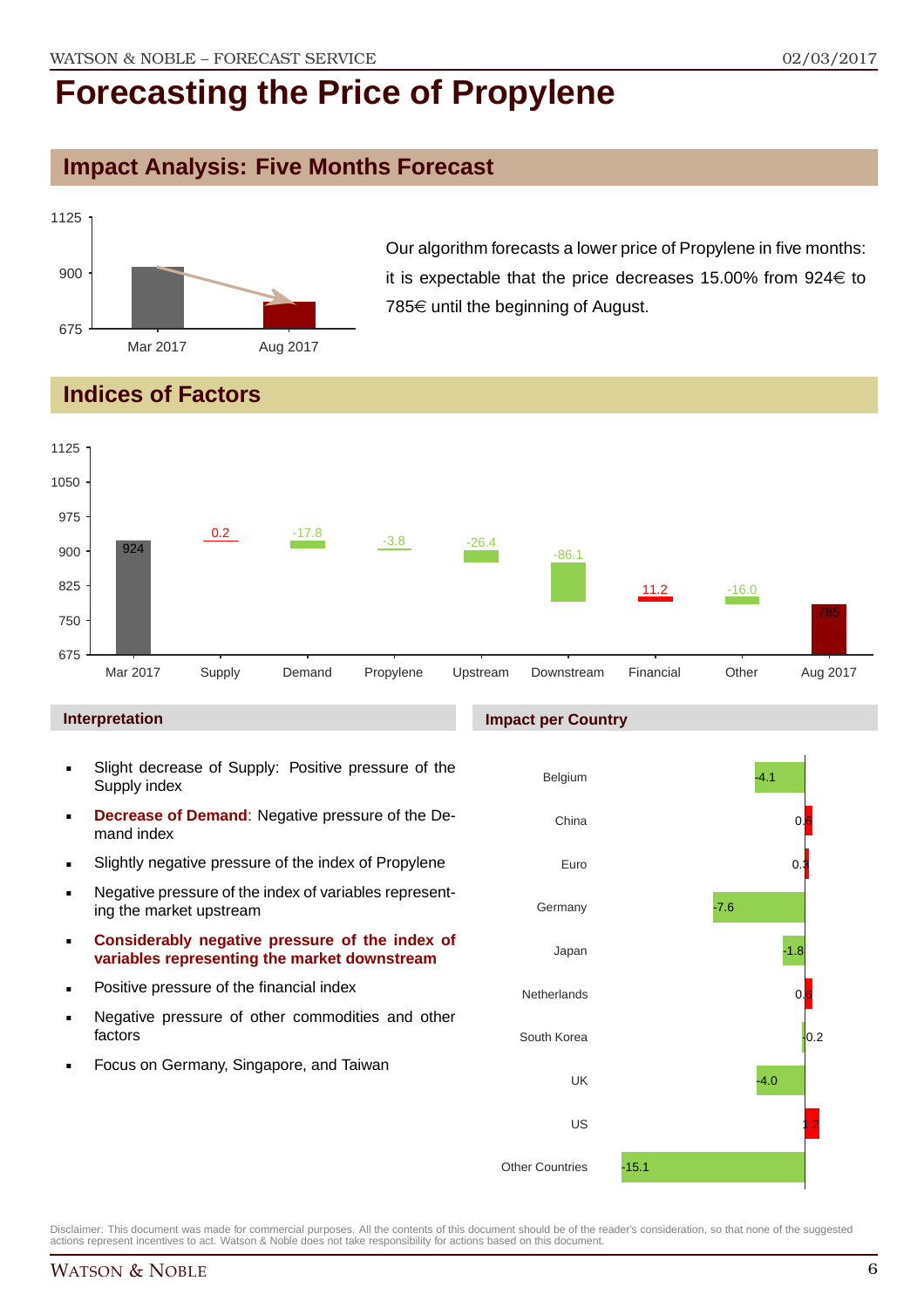## **Impact Analysis: Six Months Forecast**



Our algorithm forecasts a lower price of Propylene in six months: it is expectable that the price decreases 13.27% from  $924 \in$  to  $801 \in$  until the beginning of September.

## **Indices of Factors**



#### **Interpretation**

- **Decrease of Supply**: Positive pressure of the Supply index
- **Decrease of Demand**: Negative pressure of the Demand index
- Slightly positive pressure of the index of Propylene
- Negative pressure of the index of variables representing the market upstream
- **Considerably negative pressure of the index of variables representing the market downstream**
- **•** Positive pressure of the financial index
- **Considerably negative pressure of other commodities and other factors**
- **Focus on Taiwan, Japan, and Germany**

#### **Impact per Country**

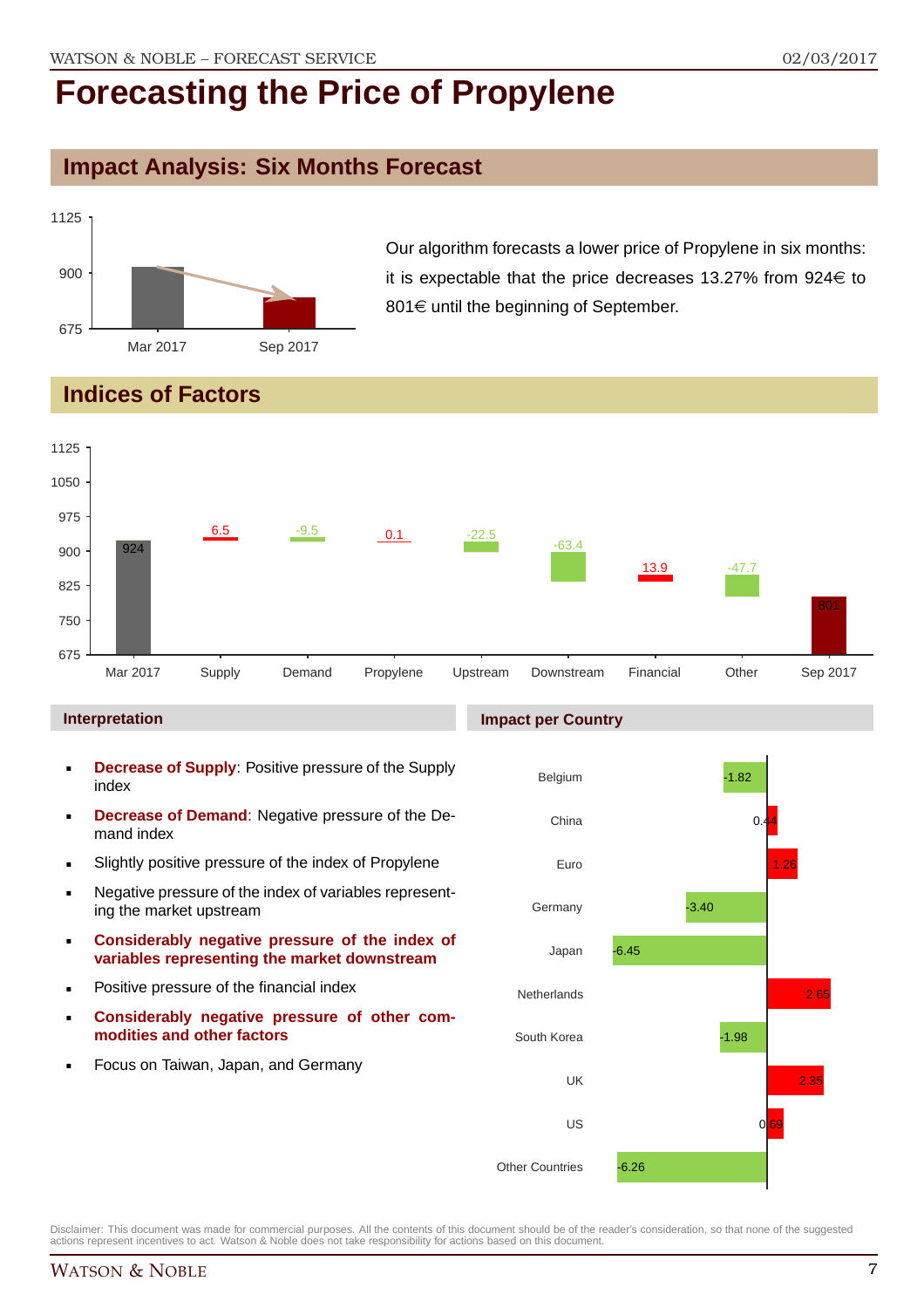## **APPENDIX – Technical Explanation of the Impact Analysis**

In this appendix, we explain the impact analysis of the factors that most contribute for our forecasts.

This Impact Analysis is conducted individually for **each time horizon**, allowing for a distinction between the indices of variables that contribute for our forecasts at short and medium run.

For each time horizon, our analysis has **two components**: first, we present the impact of variables grouped by **indices of factors**; second we present the impact of variables grouped by **indices of countries**.

### **Indices of Factors**

**Indices of factors** are indices of the weighted contributions of the variables grouped in those factors.

**Supply Index:** composed of macroeconomic variables of the producing and exporting countries. It includes variables such as production, exchange rates, inflation, monetary policy, and wages. For example, an increase in wages implies higher production costs which should (in linear, general, and ceteris paribus terms) generate an incentive to increase prices;

**Demand index**: composed of macroeconomic variables of the consuming and importing countries. It includes variables such as production, exchange rates, inflation, monetary policy, and wages. For example, a decrease in a consumer confidence index should (in linear, general, and ceteris paribus terms) increase savings and decrease demand, leading to lower prices;

**Propylene Index**: composed of variables related to Propylene. It includes variables such as the price of Propylene in different regions of the world and exports, imports, and producer prices of Propylene in some countries. For example, an increase in the price of Propylene in other region may imply an increase in the price of Propylene in Europe due to arbitrage movements;

**Upstream index**: composed of variables related to Oil and Natural Gas. It includes variables such as the price and exports, imports, and producer prices of the inputs in some countries. For example, an increase in the price of Oil should (in linear, general, and ceteris paribus terms) generate an increase in the price of Propylene;